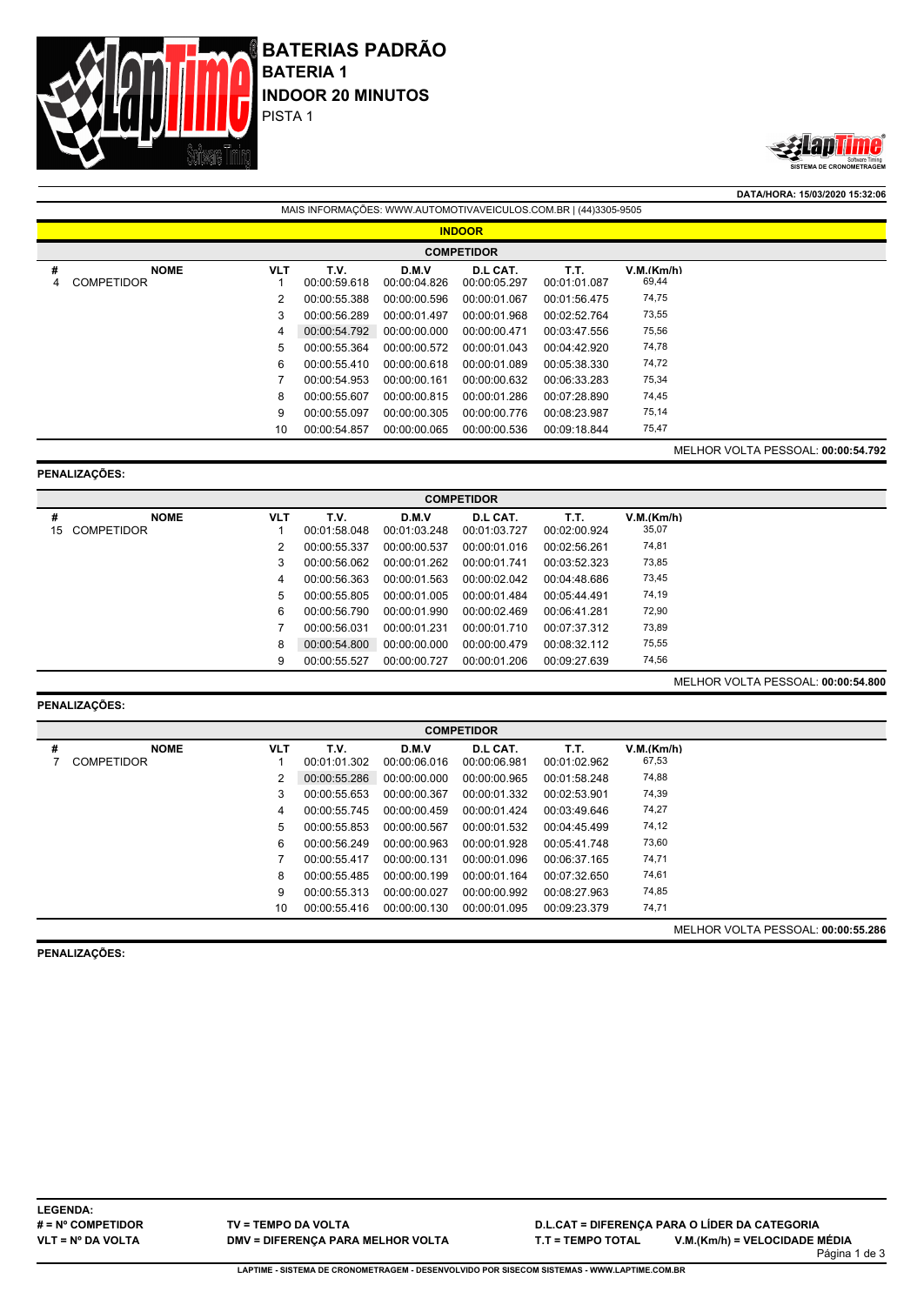



**DATA/HORA: 15/03/2020 15:32:08**

|         | MAIS INFORMACOES: WWW.AUTOMOTIVAVEICULOS.COM.BR   (44)3305-9505 |            |                      |                       |                          |                      |                     |                                    |  |  |
|---------|-----------------------------------------------------------------|------------|----------------------|-----------------------|--------------------------|----------------------|---------------------|------------------------------------|--|--|
|         | <b>COMPETIDOR</b>                                               |            |                      |                       |                          |                      |                     |                                    |  |  |
| #<br>11 | <b>NOME</b><br><b>COMPETIDOR</b>                                | <b>VLT</b> | T.V.<br>00:01:06.120 | D.M.V<br>00:00:10.864 | D.L CAT.<br>00:00:11.799 | T.T.<br>00:01:06.120 | V.M.(Km/h)<br>62,61 |                                    |  |  |
|         |                                                                 | 2          | 00:00:56.711         | 00:00:01.455          | 00:00:02.390             | 00:02:02.831         | 73,00               |                                    |  |  |
|         |                                                                 | 3          | 00:00:56.559         | 00:00:01.303          | 00:00:02.238             | 00:02:59.390         | 73,20               |                                    |  |  |
|         |                                                                 | 4          | 00:00:56.169         | 00:00:00.913          | 00:00:01.848             | 00:03:55.559         | 73,71               |                                    |  |  |
|         |                                                                 | 5          | 00:00:57.713         | 00:00:02.457          | 00:00:03.392             | 00:04:53.272         | 71,73               |                                    |  |  |
|         |                                                                 | 6          | 00:00:55.541         | 00:00:00.285          | 00:00:01.220             | 00:05:48.813         | 74,54               |                                    |  |  |
|         |                                                                 |            | 00:00:58.266         | 00:00:03.010          | 00:00:03.945             | 00:06:47.079         | 71,05               |                                    |  |  |
|         |                                                                 | 8          | 00:00:55.256         | 00:00:00.000          | 00:00:00.935             | 00:07:42.335         | 74,92               |                                    |  |  |
|         |                                                                 | 9          | 00:00:55.419         | 00:00:00.163          | 00:00:01.098             | 00:08:37.754         | 74,70               |                                    |  |  |
|         |                                                                 | 10         | 00:00:57.199         | 00:00:01.943          | 00:00:02.878             | 00:09:34.953         | 72,38               |                                    |  |  |
|         |                                                                 |            |                      |                       |                          |                      |                     | MELHOR VOLTA PESSOAL: 00:00:55.256 |  |  |

### **PENALIZAÇÕES:**

|   | <b>COMPETIDOR</b> |            |              |              |              |              |            |  |  |  |  |
|---|-------------------|------------|--------------|--------------|--------------|--------------|------------|--|--|--|--|
| # | <b>NOME</b>       | <b>VLT</b> | T.V.         | D.M.V        | D.L CAT.     | T.T.         | V.M.(Km/h) |  |  |  |  |
|   | <b>COMPETIDOR</b> |            | 00:01:01.691 | 00:00:06.777 | 00:00:07.370 | 00:01:03.539 | 67,11      |  |  |  |  |
|   |                   | 2          | 00:00:55.988 | 00:00:01.074 | 00:00:01.667 | 00:01:59.527 | 73,94      |  |  |  |  |
|   |                   | 3          | 00:00:55.127 | 00:00:00.213 | 00:00:00.806 | 00:02:54.654 | 75,10      |  |  |  |  |
|   |                   | 4          | 00:00:55.412 | 00:00:00.498 | 00:00:01.091 | 00:03:50.066 | 74,71      |  |  |  |  |
|   |                   | 5          | 00:00:56.253 | 00:00:01.339 | 00:00:01.932 | 00:04:46.319 | 73,60      |  |  |  |  |
|   |                   | 6          | 00:00:57.741 | 00:00:02.827 | 00:00:03.420 | 00:05:44.060 | 71,70      |  |  |  |  |
|   |                   |            | 00:00:56.733 | 00:00:01.819 | 00:00:02.412 | 00:06:40.793 | 72,97      |  |  |  |  |
|   |                   | 8          | 00:00:55.900 | 00:00:00.986 | 00:00:01.579 | 00:07:36.693 | 74,06      |  |  |  |  |
|   |                   | 9          | 00:00:54.914 | 00:00:00.000 | 00:00:00.593 | 00:08:31.607 | 75,39      |  |  |  |  |
|   |                   | 10         | 00:00:55.198 | 00:00:00.284 | 00:00:00.877 | 00:09:26.805 | 75,00      |  |  |  |  |

### **PENALIZAÇÕES:**

| # | <b>NOME</b>       | <b>VLT</b> | T.V.         | D.M.V        | D.L CAT.     | T.T.         | V.M.(Km/h) |  |
|---|-------------------|------------|--------------|--------------|--------------|--------------|------------|--|
| 9 | <b>COMPETIDOR</b> |            | 00:01:03.099 | 00:00:05.767 | 00:00:08.778 | 00:01:03.344 | 65,61      |  |
|   |                   | 2          | 00:00:59.091 | 00:00:01.759 | 00:00:04.770 | 00:02:02.435 | 70,06      |  |
|   |                   | 3          | 00:00:58.823 | 00:00:01.491 | 00:00:04.502 | 00:03:01.258 | 70,38      |  |
|   |                   | 4          | 00:00:58.298 | 00:00:00.966 | 00:00:03.977 | 00:03:59.556 | 71,01      |  |
|   |                   | 5          | 00:00:57.332 | 00:00:00.000 | 00:00:03.011 | 00:04:56.888 | 72,21      |  |
|   |                   | 6          | 00:00:58.304 | 00:00:00.972 | 00:00:03.983 | 00:05:55.192 | 71,01      |  |
|   |                   |            | 00:00:57.981 | 00:00:00.649 | 00:00:03.660 | 00:06:53.173 | 71,40      |  |
|   |                   | 8          | 00:00:57.541 | 00:00:00.209 | 00:00:03.220 | 00:07:50.714 | 71,95      |  |
|   |                   | 9          | 00:00:58.637 | 00:00:01.305 | 00:00:04.316 | 00:08:49.351 | 70,60      |  |
|   |                   | 10         | 00:00:58.349 | 00:00:01.017 | 00:00:04.028 | 00:09:47.700 | 70,95      |  |
|   |                   |            |              |              |              |              |            |  |

**PENALIZAÇÕES:**

MELHOR VOLTA PESSOAL: **00:00:57.332**

MELHOR VOLTA PESSOAL: **00:00:54.914**

**D.L.CAT = DIFERENÇA PARA O LÍDER DA CATEGORIA T.T = TEMPO TOTAL V.M.(Km/h) = VELOCIDADE MÉDIA**